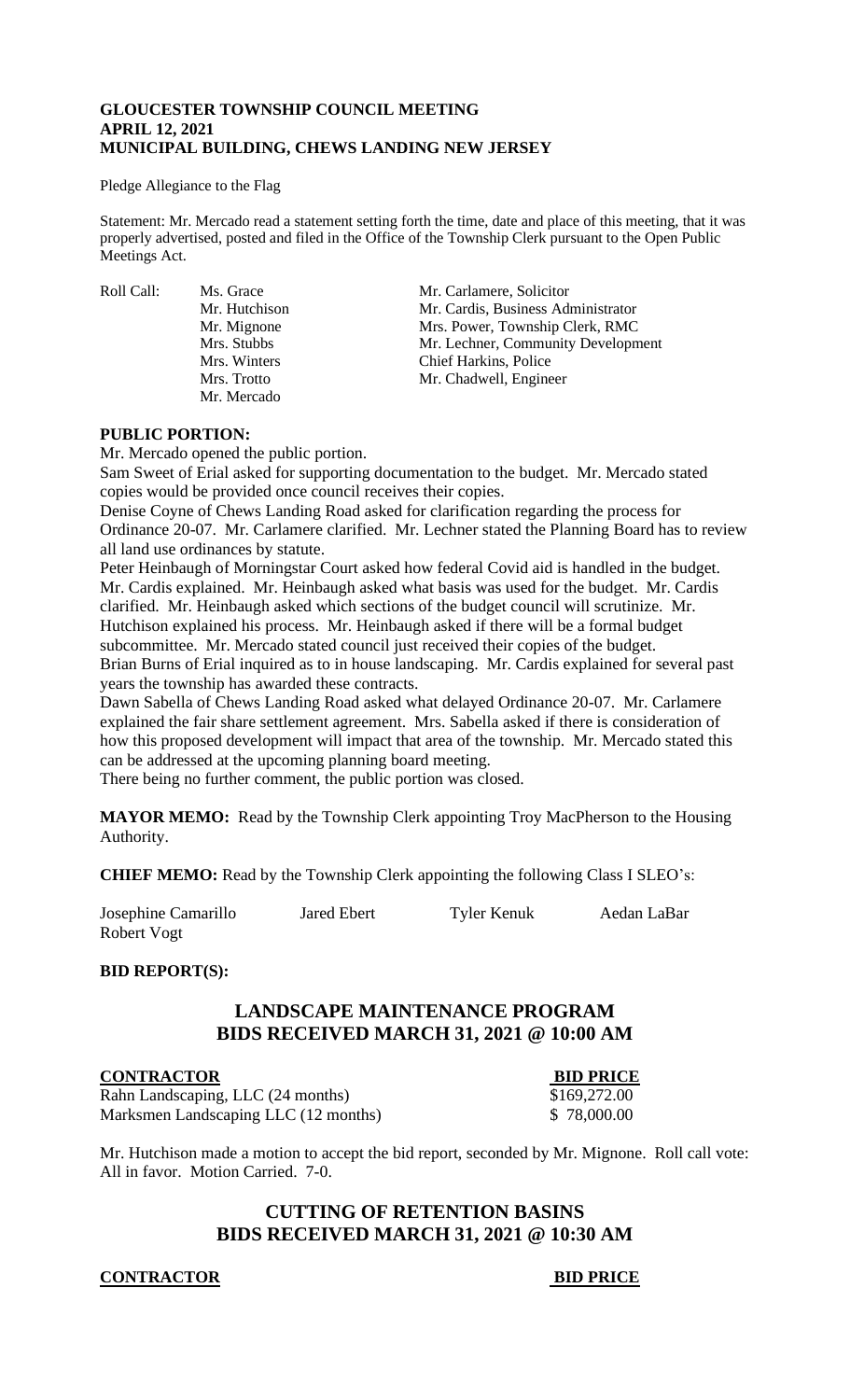Marksmen Landscaping, LLC (12 months) \$124,000.00

Mr. Hutchison made a motion to accept the bid report, seconded by Mr. Mignone. Roll call vote: All in favor. Motion Carried. 7-0.

# **2021 MAINTENANCE & REPAIR OF TRAFFIC SIGNALS AND LIGHT SPECIAL SPECIFICATIONS BIDS RECEIVED MARCH 31, 2021 @ 11:00 AM**

## **CONTRACTOR BID PRICE**

Techna-Pro Electric, LLC (12 months)  $\overline{$}38,802.00$ 

Mr. Hutchison made a motion to accept the bid report, seconded by Mr. Mignone. Roll call vote: All in favor. Motion Carried. 7-0.

#### **WAIVE THE READING AND ACCEPT THE MINUTES:**

#### **Regular Session:**

March 8, 2021 March 22, 2021

Mr. Hutchison made a motion to accept the minutes, seconded by Mrs. Trotto. Roll call vote: Mr. Mignone abstained from the March  $22<sup>nd</sup>$  meeting. Mrs. Stubbs abstained from the March  $8<sup>th</sup>$ meeting. All in favor. Motion Carried. 7-0.

## **ORDINANCE: FIRST READING (RE-INTRODUCED)**

#### **O-20-07**

## **ORDINANCE OF THE TOWNSHIP OF GLOUCESTER, COUNTY OF CAMDEN AND STATE OF NEW JERSEY AMENDING ORDINANCE O-03-03, LAND DEVELOPMENT ADOPTING A LITTLE POND OVERLAY (LPO) ZONING DISTRICT FOR BLOCK 20601, LOT 4 GLOUCESTER TOWNSHIP, CAMDEN COUNTY, NEW JERSEY.**

**WHEREAS,** the Township of Gloucester (the "Township"), in the County of Camden, State of New Jersey, has designated an area within the Township, known as Little Pond Village 1110 Chews Landing-Clementon Road, Block 20601, Lot 4; and

**WHEREAS,** the Township Council has reviewed and accepted the recommendation of the Planning Board and has determined that it is in the best interest of the Township to adopt this Overlay District.

**NOW THEREFORE BE IT ORDAINED** by the Township Council of the Township of Gloucester, County of Camden, State of New Jersey, that the Overlay District be adopted, as follows:

SECTION 1. Add the following overlay zoning requirements apply to the development for townhouses and commercial located on the Property known as Plate 206, Block 20601, Lot 4:

Section 408.2, Little Pond Overlay (LP) District

- A. Specific Intent: The Little Pond Overlay District is to provide Mixed use development at 1110 Chews Land-Clem Road, Block 20601, Lot 4 consisting of commercial fronting along Chews Landing Road (County Route 683) of a minimum of 23,000 SF single story commercial as indicated on the attached concept plan dated March 5, 2020, last revised July 1, 2020. Only commercial is permitted to front on Chews Landing Road (County Route 683). Commercial uses must comply with permitted use prescribed in the Townships' HC – Highway Commercial District
- B. Permitted Uses: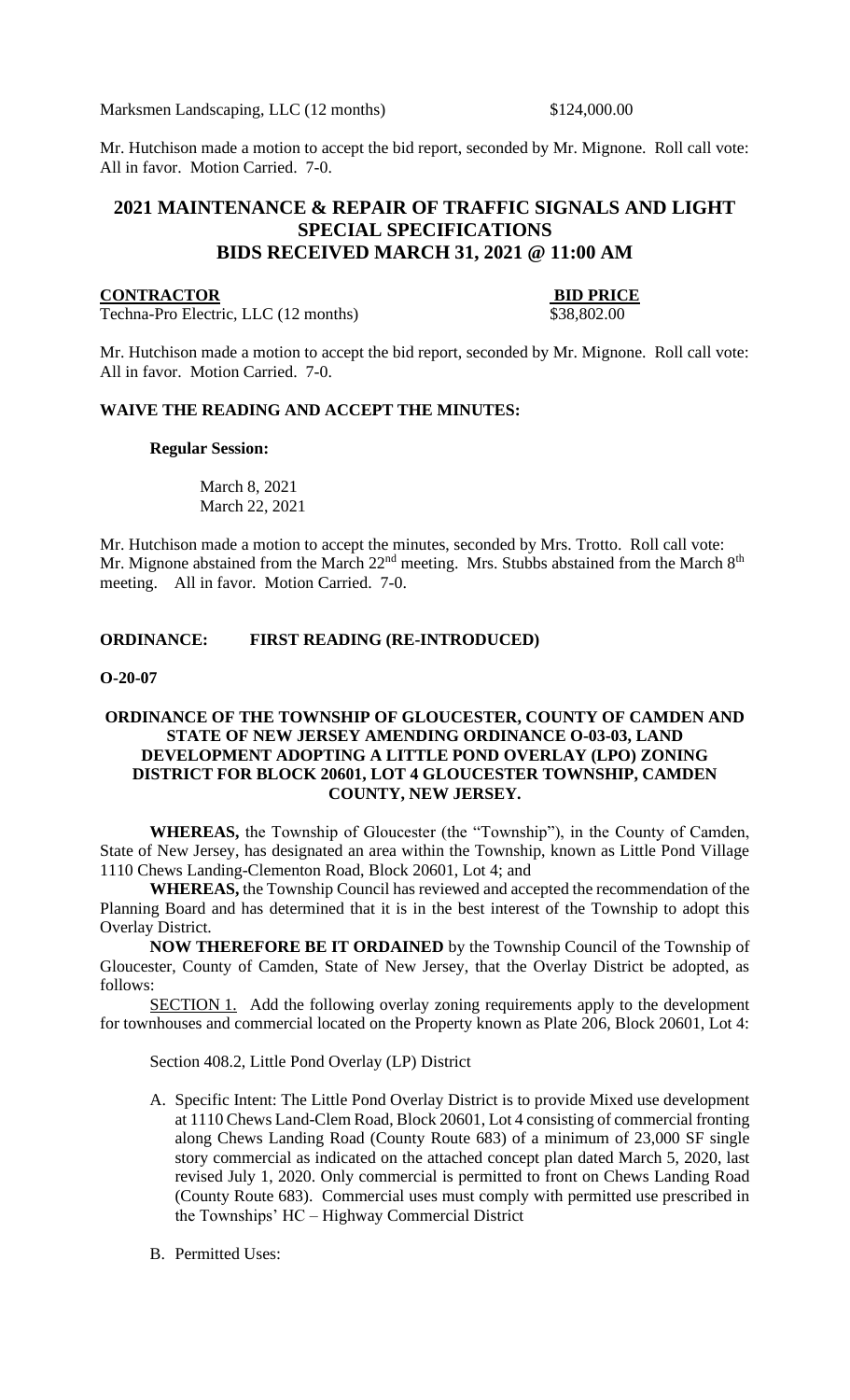- 1. Residential: Townhouse.
- 2. Commercial permitted uses as permitted in HC Highway Commercial District.
- C. Accessory Uses and Structures Permitted. Any of the following uses and structures may be permitted when used in conjunction with a principal use and conforming to the applicable subsection in §422:
	- 1. Minor home occupation, subject to the standards of §422.G.
	- 2. Community center for the common use of residents.
	- 3. Community swimming pool for the common use of residents.
	- 4. Outdoor recreational facilities, including tennis or other court sports.
	- 5. Off-street parking and private garages, including parking sheds and detached private garages provided that the structures meet the setbacks for principal buildings and are approved by the approving authority.
	- 6. Laundry rooms for the common use of residents.
	- 7. Fences, walls, gazebos, mail kiosks and other street furniture.
	- 8. Guardhouses.
	- 9. Signs in accordance with §426, Signs.
	- 10.Common satellite dish and television antennae.
	- 11.Maintenance building.
	- 12. Accessory uses customarily incidental to a principal use.
- D. Maximum residential density: 8.4 DU/Acre, no more than 89 townhouse units shall be permitted.
- E. Commercial must be constructed at the time of 50% of the townhomes have been constructed and received certificates of occupancy.
- F. An affordable housing development fee will be required for the commercial and residential portions of this development. In accordance with Article IX. 1.2 Section 902, the Township's affordable housing development fee is 2.5% of equalized assessed value for commercial and 1.5% of equalized assessed value for residential.
- G. Commercial Parking setbacks and other attributes shall be as required under the Performance Standards of the Township's Ordinance
- H. Residential parking provisions must be developed in accordance with New Jersey Residential Site Improvement Standards (N.J.A.C. 5:21-1 et. seq.)
- I. Open space shall not include stormwater basins and shall be consistent with Township standards for open space. Perimeter buffers shall be included in the minimum open space.
- J. General Tract Requirement. All development shall be served by public water and public sanitary sewer.
- K. Area, Yard, Height and Building Coverage. Except as otherwise modified, the following bulk standards shall apply to all buildings in the overlay district:

| Use                         | Commercial |
|-----------------------------|------------|
| Minimum lot area            | 2.5 acres  |
| Minimum lot frontage        | 150 ft.    |
| Minimum lot depth           | 200 ft.    |
| Maximum building coverage   | 25%        |
| Maximum impervious coverage | 75%        |
| Minimum Front yard          | 50 ft.     |
| Minimum Side yard           | 25 ft.     |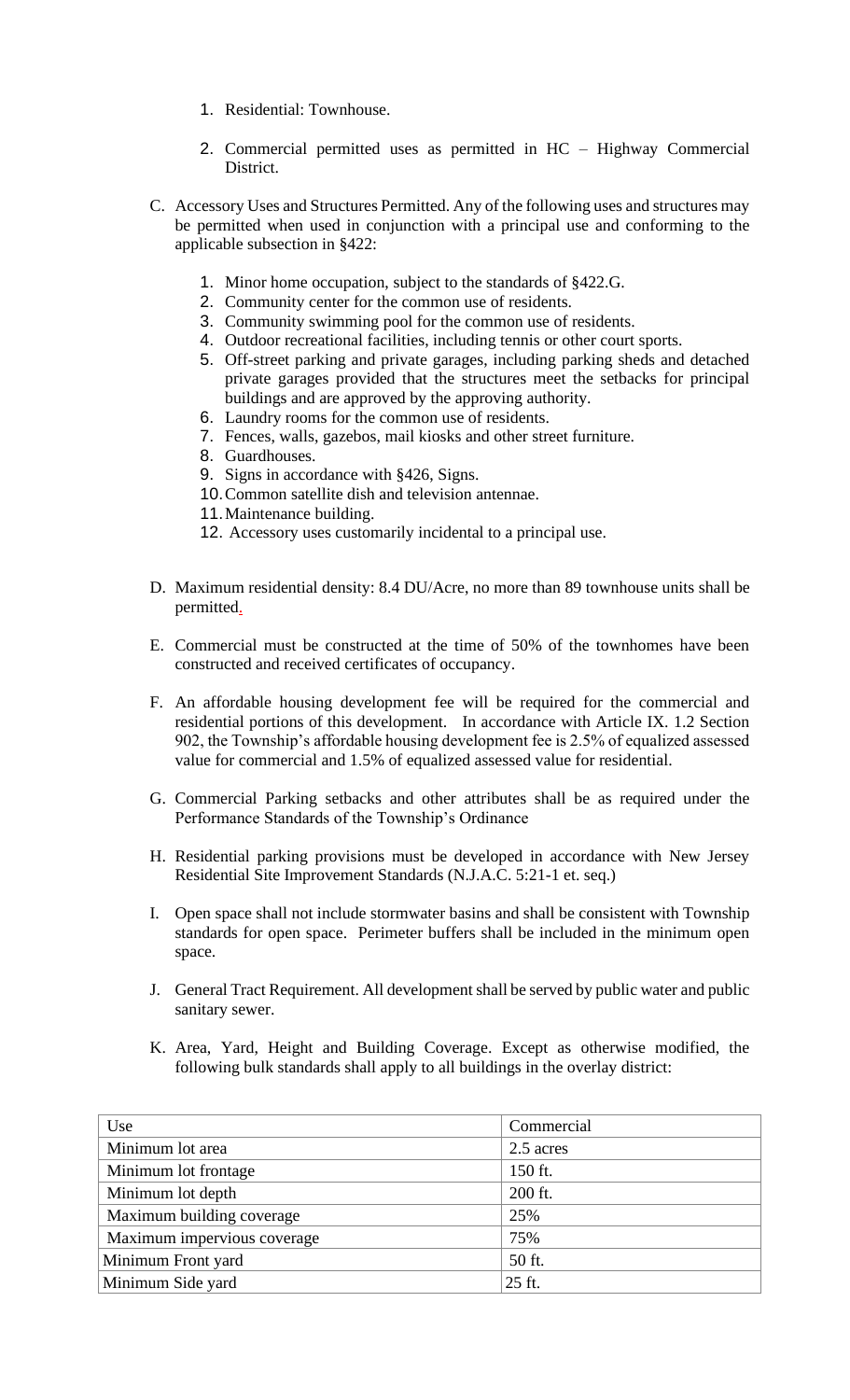| Minimum Rear yard                                                       | 30 ft.                                  |  |
|-------------------------------------------------------------------------|-----------------------------------------|--|
| Maximum building height                                                 | 1 story or 30 feet, whichever is less   |  |
| Minimum commercial building square footage                              | 20,000 SF as indicated in Exhibit A     |  |
| <b>Off-Street Parking</b>                                               | 4 spaces/1000 sf of commercial          |  |
| Minimum tract perimeter buffer                                          | 25 feet                                 |  |
| Minimum parking setback from ROW                                        | 25 feet                                 |  |
| Minimum parking setback from internal lot lines                         | 10 feet                                 |  |
| Use                                                                     | Residential                             |  |
| Maximum gross density                                                   | 8.4 Units/gross acre                    |  |
| Minimum tract perimeter buffer                                          | 25 feet                                 |  |
| Minimum tract perimeter building setback                                | 35 feet                                 |  |
| Minimum tract perimeter parking setback                                 | 25 feet                                 |  |
| Minimum lot size                                                        | 1,700 SF per Townhouse Lot              |  |
| Minimum lot width                                                       | 20 ft.                                  |  |
| Minimum lot depth                                                       | 85 ft.                                  |  |
| Minimum Front yard                                                      | 20 ft.                                  |  |
| Minimum Side yard (End Wall)                                            | 10 ft.                                  |  |
| Minimum Rear yard                                                       | 22 ft.                                  |  |
| Maximum building height                                                 | 3 stories or 35 feet, whichever is less |  |
| Maximum number of dwellings per structure                               | 6 units                                 |  |
| Minimum common open space                                               | 25%                                     |  |
| Minimum distance from the front of any building to any                  | 70 ft.                                  |  |
| other building                                                          |                                         |  |
| Minimum distance from the side of any building to any<br>other building | 30 ft.                                  |  |
| Minimum distance from the rear of any building to any<br>other building | $60$ ft                                 |  |
| Accessory building setback, side or rear yard                           | 5<br>ft.                                |  |

- L. A Home Owners Association (HOA) will be required as part of the townhouse/residential portion of the development. The HOA shall own and be responsible for all maintenance of streets, parking areas, and common open space. Snow removal and stormwater maintenance shall also be the responsibility of the HOA.
- M. Trash and recycling: provisions must be agreed upon by the Township. Location of all trash receptacles must be indicated on the plans and be specifically approved by Township Public Works for trash and Gloucester Township Municipal Utilities Authority.
- N. Architectural Standards:
	- 1. Decorative street lights required throughout the development (both commercial and residential portions).
	- 2. Cobblestone curbing required in residential portion of development.
	- 3. The following standards shall be used in the design of townhouse buildings:
		- i. The front facades of at least 40% of the number of units in a structure shall be set back not less than 3 feet behind the facades of the remaining units in such structure.
		- ii. The roof lines of at least 30% of the number of units, which are attached in a structure, shall be staggered in height by not less than 5% of the height of the roof lines of the remaining units in such structure. Chimneys, skylights, dormers, and other roof structures are encouraged to vary the elevation and provide additional light into upper story units.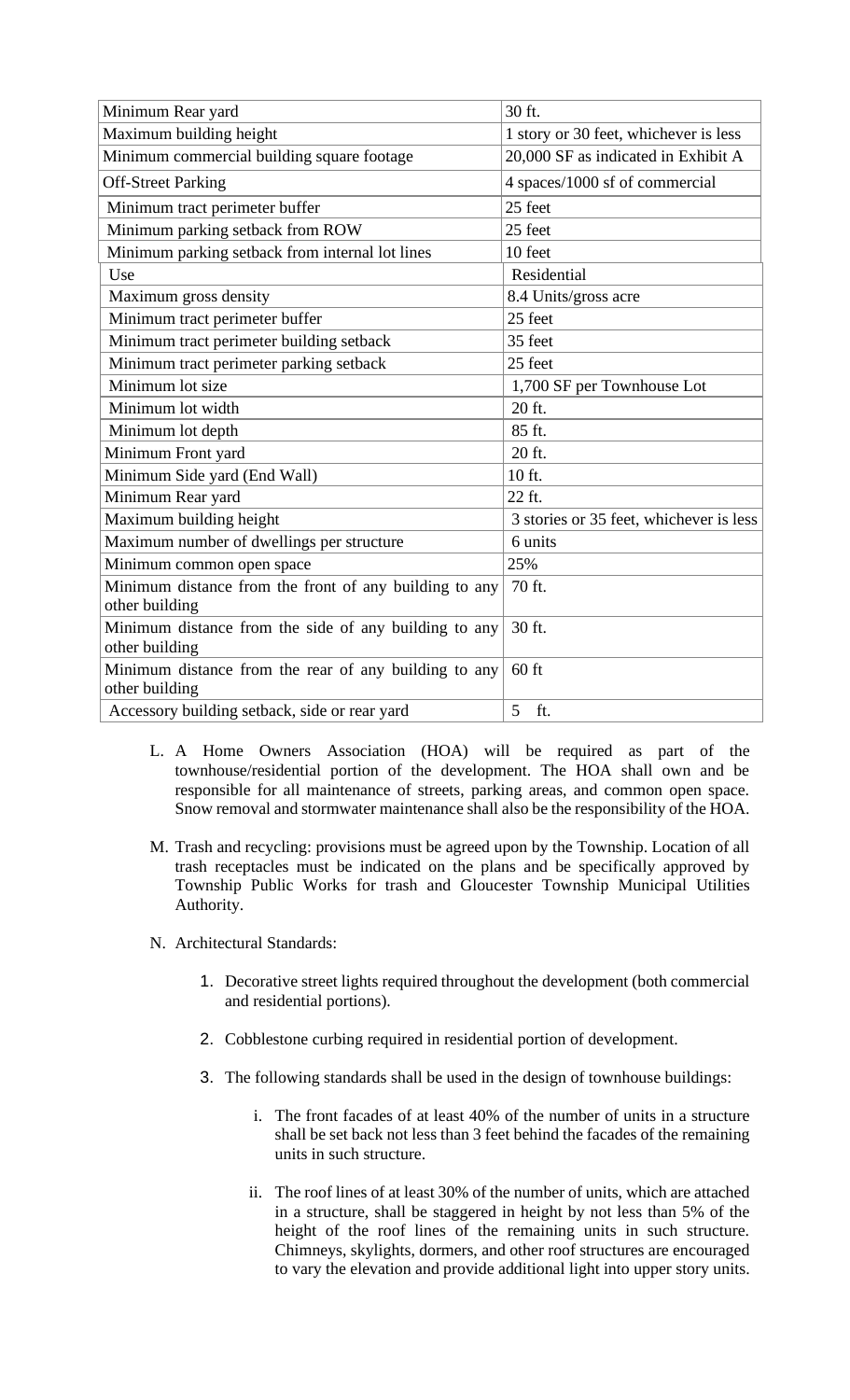- iii. Where an outdoor living space is included for a unit, it shall be provided with adequate visual screening from all other neighboring dwelling units, outdoor living spaces, parking areas and roadways. Screening may be accomplished with plant materials, masonry structures or wood fencing a minimum of 4 feet in height. Architectural elements, such as masonry walls and fences, shall be compatible in both style and materials with the dwelling unit.
- iv. Architectural exterior shall be generally consistent with attached "Beethoven" model exhibit prepared by Ryan Homes.

## O. Buffering:

- 1. In order to promote a desirable visual environment and maintain the development character, and quality of the Township, a natural or planted buffer shall be provided along the entire perimeter of the residential portion of the development. Also, for the commercial portion, a buffer shall be provided along the portions of commercial development area that is contiguous to, or across the street from, land that is either zoned for residential use or upon which is located a residential use.
- 2. Buffer areas shall be planted and maintained with grass or other suitable ground cover together with evergreen and deciduous trees, shrubbery, berms, natural features, and/or fencing, and be so designed so as to be more effective the closer an activity is located to a property line or the more intense the use.
- 3. The buffer area easement shall be a minimum of twenty-five (25) feet in width.
- 4. No structure, storm water management facility, activity, storage of materials or parking of vehicles shall be permitted within a buffer area.
- P. Off-street loading areas: At least one off street loading area shall be provided for the commercial development. The loading area shall be screened sufficiently to obscure the view of the loading vehicles and platforms from any public street, adjacent uses, or on-site parking areas throughout the year. Such screening shall be by extension of the building, a fence, berm, wall, evergreen planting, or combination thereof.
- Q. For the commercial and residential portions of the development, all streets and drive aisles shall be designed to allow for sufficient two way traffic circulation of delivery vehicles, buses, a ladder truck and other emergency vehicles.
- R. Other Design requirements for the entire site. The following standards shall be used in the design of residential and commercial buildings:
	- 1. All utility meters or boxes, air compressors, heat pumps, or other exterior equipment shall be located on the roof or at the side or rear of buildings and shall be screened by architectural elements or landscape plantings.
	- 2. Landscaping shall be provided in accordance with Section 507, Landscaping of the Gloucester Township Land Development Ordinance. In addition, the following applies to this overlay:
		- i. Stormwater Management Areas shall be a landscape feature and surrounded in the entirety with split rail fencing or the functional equivalent prohibiting chain link fencing and planted with a landscaping mix of ornamental grasses, evergreen and deciduous shrubs and trees.
		- ii. Off-Street Parking Areas shall be landscaped and buffered in accordance to Gloucester Township Land Development Ordinance Section 510, Off-Street Parking.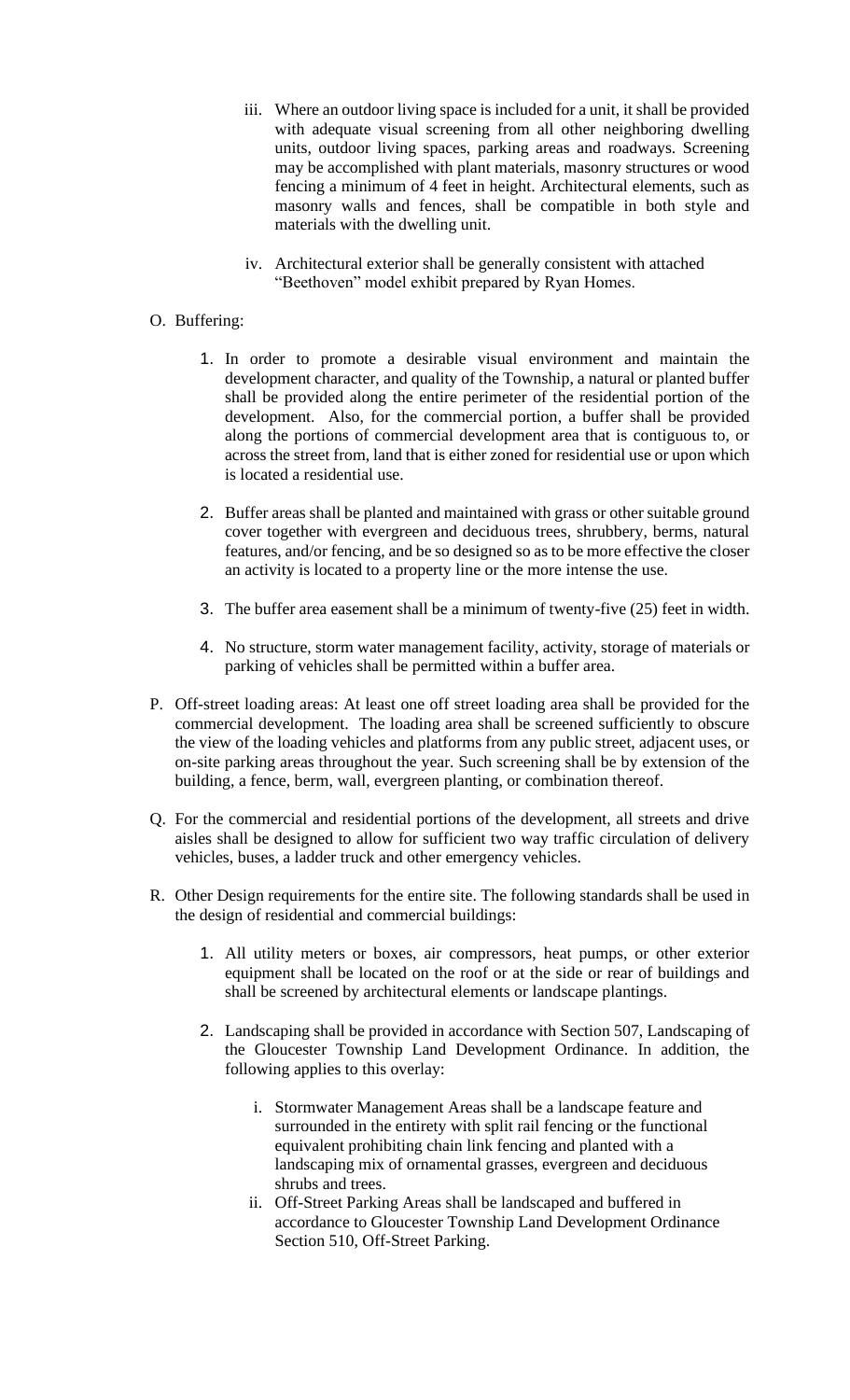3. Site Plan shall be generally consistent with attached exhibit entitled Conceptual Site Plan Little Pond Village Block 20601 Lot 4 Plate 206 Gloucester Township, Camden County, New Jersey; prepared by Terrence H, Combs, PP, RLA, The Pettit Group, LLC; dated March 5, 2020.

SECTION 2. All ordinances and provisions thereof inconsistent with the provisions of this Ordinance shall be and are hereby repealed to the extent of such inconsistency.

SECTION 3. If any section, subsection or part, clause or phrase of this Ordinance shall be declared invalid by judgment of any court of competent jurisdiction, such section, subsection, part, clause or phrase shall be deemed to be severable from the remainder of the ordinance.

SECTION 4. This Ordinance shall take effect immediately after final passage and publication as required by law.

Introduced: July 13, 2020 Re-Introduced: April 12, 2021

\_\_\_\_\_\_\_\_\_\_\_\_\_\_\_\_\_\_\_\_\_\_\_\_\_

Adopted: \_\_\_\_\_\_\_\_\_\_\_\_\_\_\_\_\_\_\_\_\_\_\_\_\_

Mayor David Mayer

Township Clerk, RMC Nancy Power

> \_\_\_\_\_\_\_\_\_\_\_\_\_\_\_\_\_\_\_\_\_\_\_\_\_ President of Council Orlando Mercado

Mrs. Trotto made a motion to adopt on first reading, to have a second reading and public hearing on May 10, 2021 and to advertise by synopsis, seconded by Mrs. Stubbs. Mr. Hutchison abstained. Roll call vote: All in favor. Motion carried. 6-0.

# **ORDINANCE: FIRST READING**

**O-21-06**

## **ORDINANCE OF THE TOWNSHIP OF GLOUCESTER, COUNTY OF CAMDEN AND STATE OF NEW JERSEY AMENDING ORDINANCE O-03-03 LAND DEVELOPMENT REGARDING PLUG-IN ELECTRIC VEHICLE CHARGING STATIONS**

Mr. Hutchison made a motion to remove the ordinance from the agenda, seconded by Mrs. Winters. Roll call vote: All in favor. Motion carried. 7-0.

## **O-21-07**

## **ORDINANCE OF THE TOWNSHIP OF GLOUCESTER, COUNTY OF CAMDEN AND STATE OF NEW JERSEY AMENDING ORDINANCE O-03-03 LAND DEVELOPMENT REGARDING SOLAR ENERGY**

Mr. Hutchison made a motion to remove the ordinance from the agenda, seconded by Mrs. Winters. Roll call vote: All in favor. Motion carried. 7-0.

## **ORDINANCE: SECOND READING (PUBLIC HEARING)**

## **O-21-04**

## **ORDINANCE OF THE TOWNSHIP OF GLOUCESTER, COUNTY OF CAMDEN AND STATE OF NEW JERSEY ADOPTING AMENDMENT NO. 4 AMENDING ORDINANCE O-04-13 ENTITLED THE BLACKWOOD WEST REDEVELOPMENT PLAN IN ACCORDANCE WITH N.J.S.A. 40A:12A-1 ET SEQ., LOCAL REDEVELOPMENT AND HOUSING LAW**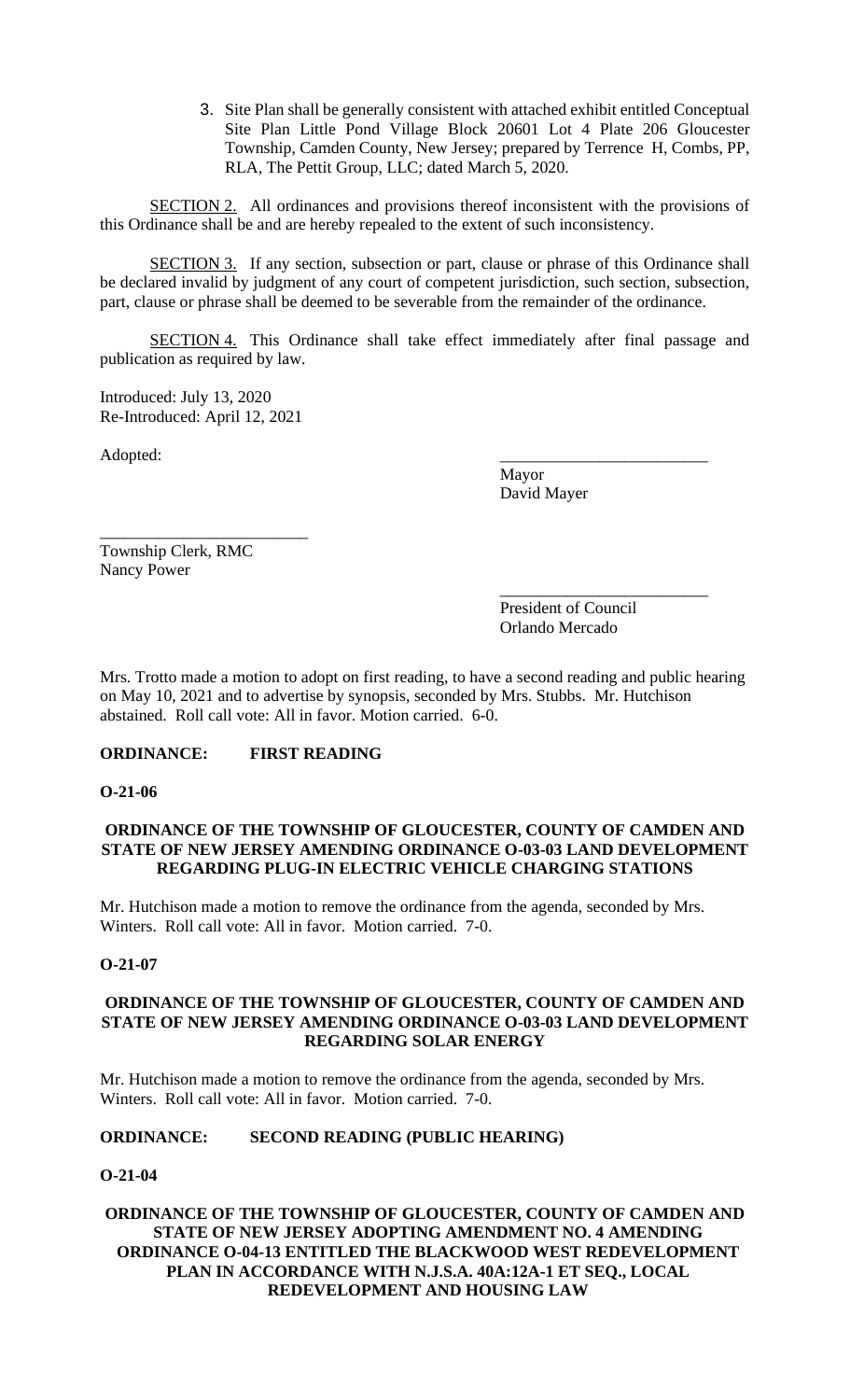Mr. Mercado opened the public hearing. There being no comment, the public hearing was closed.

Mr. Hutchison made a motion to adopt, seconded by Ms. Grace. Roll call vote: All in favor. Motion carried. 7-0.

## **CONSENT AGENDA:**

#### **R-21:04-092**

## **RESOLUTION AUTHORIZING PAYMENT OF BILLS**

**BE IT RESOLVED BY THE** Township Council of the Township of Gloucester, in the County of Camden, that the following bills are approved by the Township Council in accordance with the provisions of Ordinance 0-82-16 and certified by the Chief Financial Officer that the claims are proper obligation of the township, that adequate funds are available to honor these claims in the account indicated and the claim should be paid:

| <b>CURRENT ACCOUNT</b><br>Per attached computer readout of the claims presented in the amount of   | \$<br>7,765,268.85 |
|----------------------------------------------------------------------------------------------------|--------------------|
| <b>CAPITAL ACCOUNT</b><br>Per attached computer read out of the claims presented in the amount of  | \$<br>60,812.66    |
| <b>TRUST</b><br><b>Per</b> attached computer readout of the claims presented in the amount of      | \$<br>6,061.56     |
| <b>OPEN SPACE TRUST</b><br>Per attached computer readout of the claims presented in the amount of  | \$<br>39,682.75    |
| <b>ANIMAL</b><br>Per attached computer readout of the claims presented in the amount of            | \$<br>3,354.80     |
| <b>DEVELOPERS ESCROW</b><br>Per attached computer readout of the claims presented in the amount of | \$<br>26,125.25    |
| <b>MANUAL CHECKS</b><br>Per attached computer readout of the claims presented in the amount of     | \$<br>348,131.01   |

Adopted: April 12, 2021

ATTEST:

President of Council Orlando Mercado

Township Clerk, Nancy Power, RMC

\_\_\_\_\_\_\_\_\_\_\_\_\_\_\_\_\_\_\_\_\_\_\_\_\_\_

Mrs. Winters made a motion to adopt, seconded by Mrs. Grace. Roll call vote: All in favor. Motion Carried. 7-0.

#### **R-21:04-093**

## **RESOLUTION AUTHORIZING REFUNDS FROM THE OFFICE OF THE TOWNSHIP CLERK**

 **BE IT RESOLVED** by the Township Council of the Township of Gloucester that the following refunds be and are hereby authorized:

Pet License: # 21-000801 in the amount of \$21.00 issued in error.

Payable to: Stanley Kasper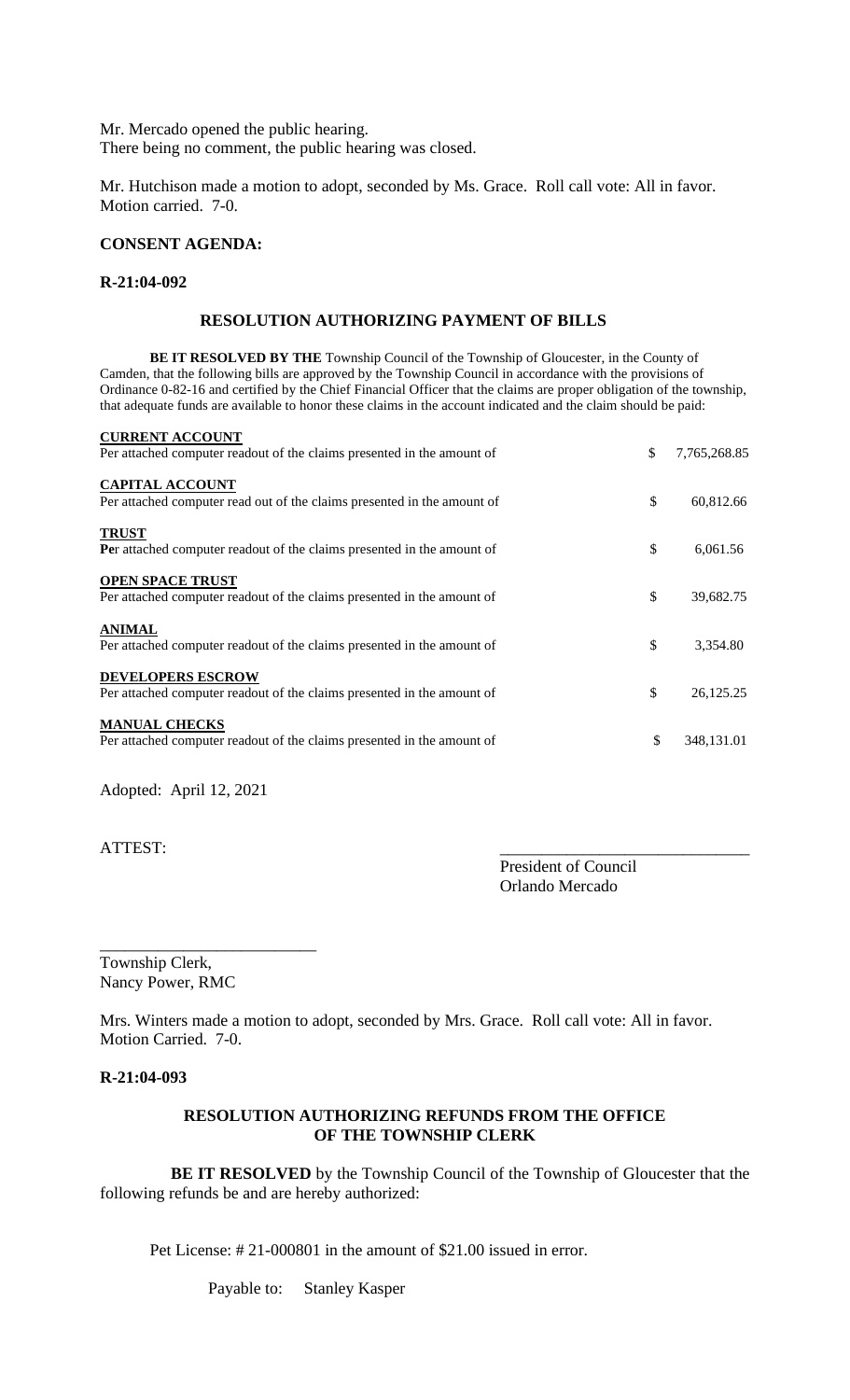1062 Eaton Place Somerdale, NJ 08083

Adopted: April 12, 2021

President of Council Orlando Mercado

ATTEST:

Township Clerk Nancy Power, RMC

Mrs. Winters made a motion to adopt, seconded by Mrs. Grace. Roll call vote: All in favor. Motion Carried. 7-0.

## **R-21:04-094**

## **RESOLUTION AUTHORIZING REFUNDS FROM THE DEPARTMENT OF FINANCE**

**BE IT RESOLVED** by the Township Council of the Township of Gloucester that the following refunds be and are hereby authorized:

> #3020-071096CM Bryn Mawr Investments Co., Inc. 765 John Barry Drive Bryn Mawr, PA 19010 Balance from unexpended escrow: \$2,297.20

Adopted: April 12, 2021

President of Council Orlando Mercado

\_\_\_\_\_\_\_\_\_\_\_\_\_\_\_\_\_\_\_\_\_\_\_\_\_\_\_\_\_\_\_\_\_\_\_\_

ATTEST:

Township Clerk Nancy Power, RMC

Mrs. Winters made a motion to adopt, seconded by Mrs. Grace. Roll call vote: All in favor. Motion Carried. 7-0.

#### **R-21:04-095**

## **RESOLUTION AUTHORIZING REFUNDS FROM THE GLOUCESTER TOWNSHIP POLICE DEPARTMENT**

 **BE IT RESOLVED** by the Township Council of the Township of Gloucester that the following refunds be and are hereby authorized:

Permit Applicant:

\_\_\_\_\_\_\_\_\_\_\_\_\_\_\_\_\_\_\_\_\_\_\_\_\_\_\_\_\_\_\_\_\_\_\_\_\_\_\_\_

Vid Richardson 29 River Pointe Circle Gloucester City, NJ 08030

Amount: \$5.00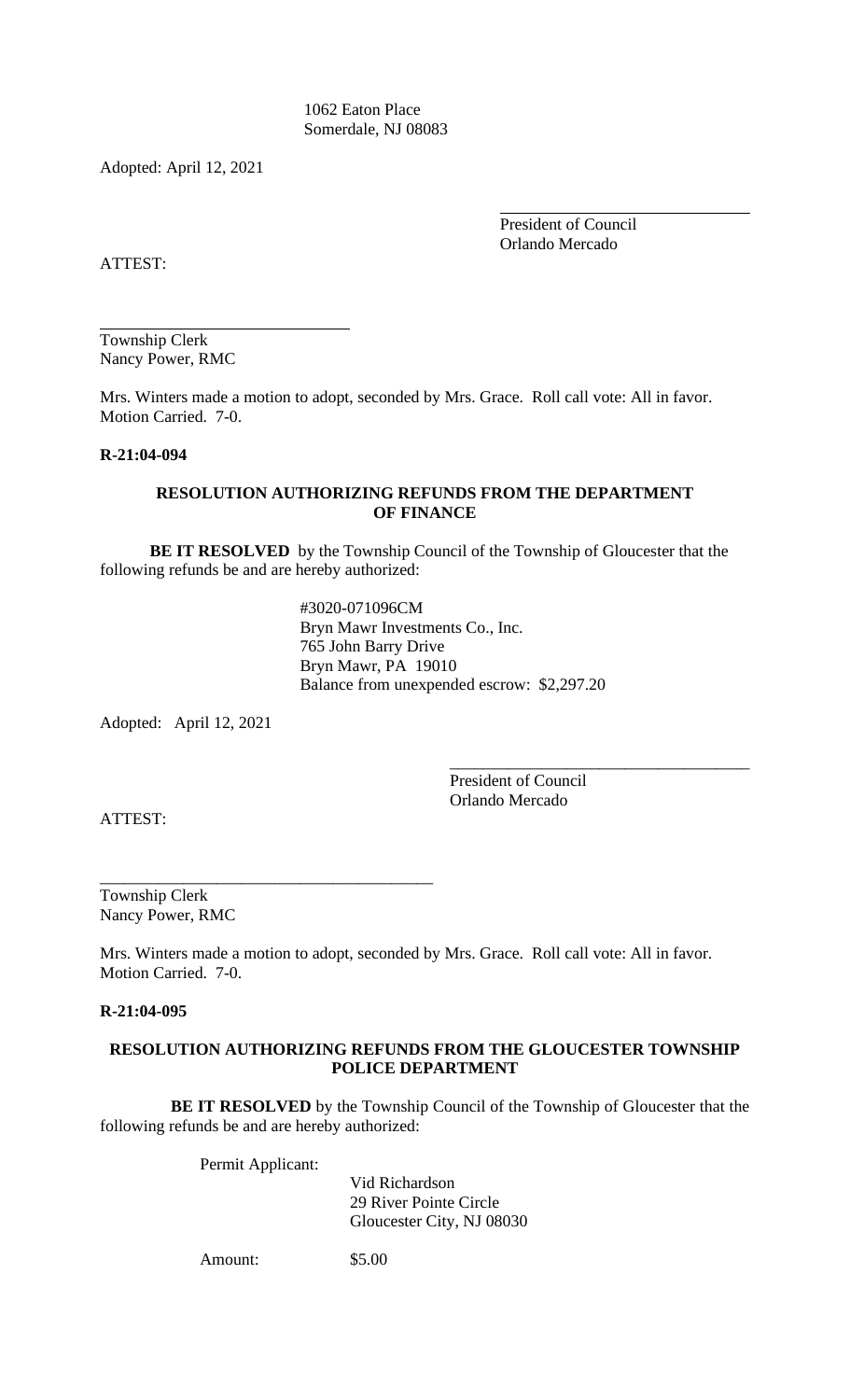Adopted: April 12, 2021

President of Council Orlando Mercado

ATTEST:

Township Clerk Nancy Power, RMC

Mrs. Winters made a motion to adopt, seconded by Mrs. Grace. Roll call vote: All in favor. Motion Carried. 7-0.

## **R-21:04-096**

## **RESOLUTION AUTHORIZING REFUNDING OF TAXES FOR REASONS INDICATED**

**BE IT RESOLVED,** by the Township of Gloucester to authorize the refunding of the following credit balances for the reasons indicated below:

|         | <b>BLOCK &amp; LOT</b> | <b>NAME &amp; ADDRESS</b>                                           | <b>AMOUNT</b> | <b>REASON</b>                                                |
|---------|------------------------|---------------------------------------------------------------------|---------------|--------------------------------------------------------------|
| 3204    | 25                     | John Nejman<br>646 Pasadena Drive<br>Magnolia, NJ 08049             | \$4,373.84    | Overpayment<br>Taxes -15F                                    |
| 5809    | 7                      | Muhammad Asghar<br>6 Beech Drive<br>Blackwood, NJ 08012             | 2,184.54      | Overpayment<br>$Taxes - 15F$                                 |
| 8002    | 1-C1708                | Mary Matthews<br>1708 Aberdeen Lane<br>Blackwood, NJ 08012          | 457.32        | <b>Homestead Benefit</b><br>$Taxes - 15F$                    |
| 8704    | 28                     | Daniel & Barbara Ash<br>1725 Briarwood Drive<br>Somerdale, NJ 08083 | 552.08        | Homestead Benefit<br>$Taxes - 15F$                           |
| 8801    | 26                     | Frank Anello<br>35 Roberts Drive<br>Somerdale, NJ 08083             | 686.74        | <b>Homestead Benefit</b><br>$Taxes - 15F$                    |
| 9001    | 59                     | Marchee Briant<br>224 Downing Road<br>Somerdale, NJ 08083           | 2,375.95      | Overpayment<br>$Taxes - 15F$                                 |
| 9204    | 20                     | <b>Travis Ash</b><br>329 Roberts Court<br>Somerdale, NJ 08083       | 2,531.55      | Overpayment<br>$Taxes - 15F$                                 |
| 9504    | $\overline{7}$         | Marilyn Gordon<br>453 Hampton Lane<br>Somerdale, NJ 08083           | 662.02        | <b>Homestead Benefit</b><br>$Taxes - 15F$                    |
| 11105 9 |                        | <b>Angel Reyes</b><br>36 Old Forge Rd<br>Clementon, NJ 08012        | 2,748.71      | Overpayment $&$<br><b>Homestead Benefit</b><br>$Taxes - 15F$ |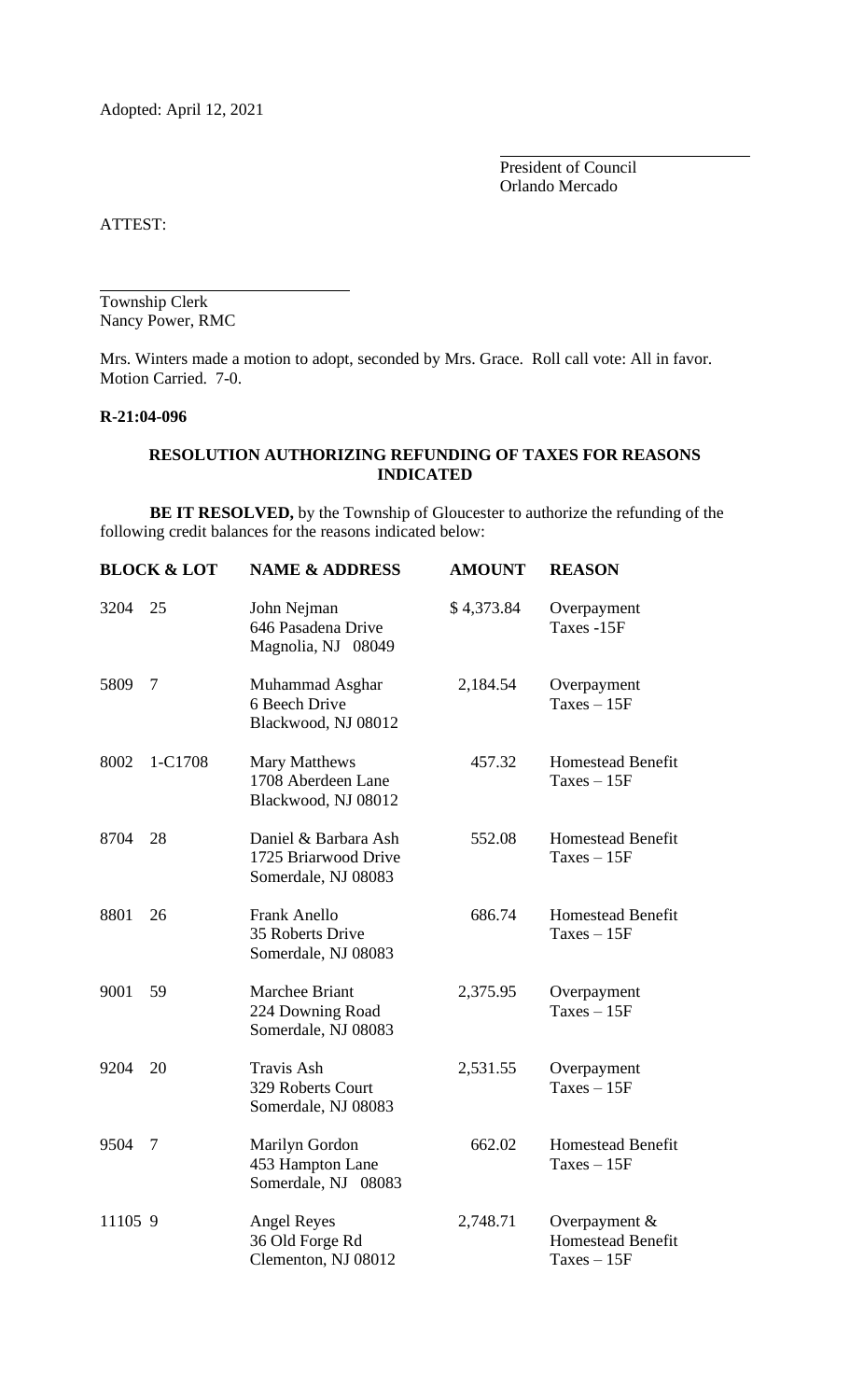| 11607 18   |               | <b>Luther Fleck</b><br>225 Marshall Avenue<br>Blackwood, NJ 08012       | 26.84    | Overpayment<br>$Taxes - 15F$              |
|------------|---------------|-------------------------------------------------------------------------|----------|-------------------------------------------|
|            | 15812 1-C2201 | Latoya Evans<br>2201 Beacon Hill Dr<br>Sicklerville, NJ 08081           | 1,064.80 | Overpayment<br>$Taxes - 15F$              |
| 15905 3    |               | Eric Warren<br>4 Carrie Place<br>Sicklerville, NJ 08081                 | 2,695.55 | Overpayment<br>Taxes - 15F                |
| 16106 21   |               | Joseph IV & Donna Burkel<br>8 Delaware Avenue<br>Sicklerville, NJ 08081 | 456.99   | <b>Homestead Benefit</b><br>$Taxes - 15F$ |
| 17403 28   |               | Danielle Giddings<br>9 Chestertown Road<br>Erial, NJ 08081              | 3,147.35 | Overpayment<br>$Taxes - 15F$              |
| 18204 3.01 |               | James & Betty Anne Read<br>1040 New Brooklyn Rd<br>Erial, NJ 08081      | 578.31   | <b>Homestead Benefit</b><br>$Taxes - 15F$ |
| 19003 45   |               | Lyndora Dickerson<br>115 Annapolis Drive<br>Sicklerville, NJ 08081      | 2,341.59 | Overpayment<br>$Taxes - 15F$              |
| 11801 9    |               | Corelogic Tax Service<br>P O Box 9205<br>Coppell, TX 75019-9214         | 536.76   | <b>Payment Error</b>                      |

Adopted: April 12, 2021

President of Council Orlando Mercado

\_\_\_\_\_\_\_\_\_\_\_\_\_\_\_\_\_\_\_\_\_\_\_\_\_\_\_\_

\_\_\_\_\_\_\_\_\_\_\_\_\_\_\_\_\_\_\_\_\_\_\_\_\_\_\_\_\_ Township Clerk Nancy Power, RMC

Mrs. Winters made a motion to adopt, seconded by Mrs. Grace. Roll call vote: All in favor. Motion Carried. 7-0.

# **R-21:04-097**

## **RESOLUTION AUTHORIZING REDUCTION OF SECURITIES FOR THE ESTATES AT LAKESIDE PHASE I BLOCK 18301 LOTS 16,17 & 18 IN THE TOWNSHIP OF GLOUCESTER**

**WHEREAS**, the developer of The Estates at Lakeside Phase I has supplied the Township of Gloucester with Letter of Credit #20511001 from the 1<sup>ST</sup> Colonial Community Bank in the amount of \$643,804.92 for site improvements; and

**WHEREAS**, the Engineer has inspected this project and has given his report to the Township Council of the Township of Gloucester; and

**NOW, THEREFORE, BE IT RESOLVED** that the Township Council of the Township of Gloucester does hereby authorize the reduction of securities for The Estates at Lakeside Phase I as follows:

Original Guarantee Reduction #1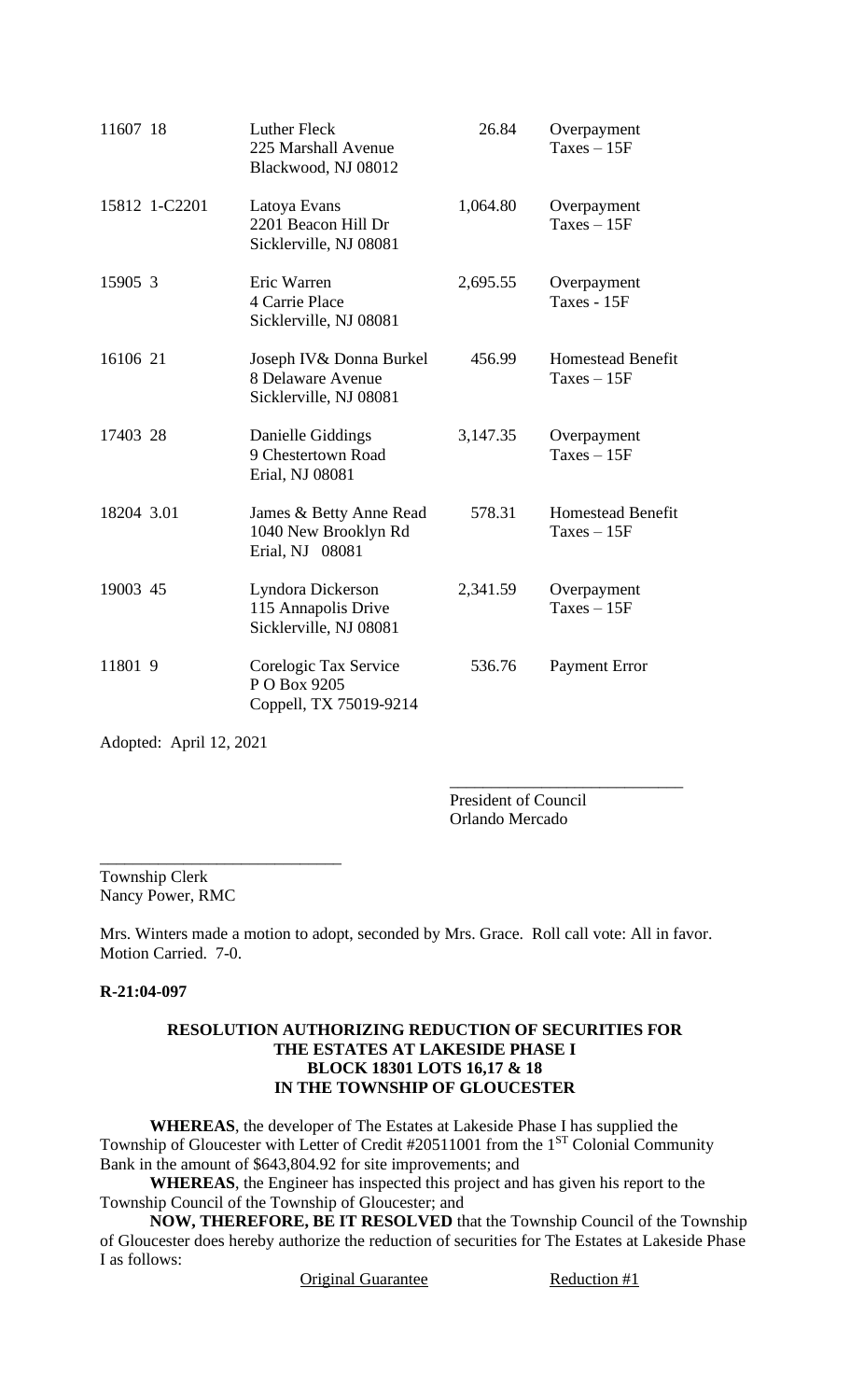Public Facilities  $$643,804.92$   $$615,196.92$ 

Adopted: April 12, 2021

President of Council Orlando Mercado

ATTEST:

Township Clerk Nancy Power, RMC

Mrs. Winters made a motion to adopt, seconded by Mrs. Grace. Roll call vote: All in favor. Motion Carried. 7-0.

#### **R-21:04-098**

## **RESOLUTION AUTHORIZING RELEASE OF SECURITIES FOR FRANKLIN SQUARE PRESERVATION IN THE TOWNSHIP OF GLOUCESTER**

**WHEREAS,** the developer of Franklin Square Preservation has supplied the Township of Gloucester with securities covering this project within the Township of Gloucester; and

**WHEREAS,** the Engineer has inspected this project and has given his report to the Township Council of the Township of Gloucester;

**NOW, THEREFORE, BE IT RESOLVED** by the Township Council of the Township of Gloucester that the Safety and Stabilization Bond in the amount of \$5,000.00 be released upon the posting of an approved Stormwater Management Maintenance Guarantee in the amount of \$222.45.

Adopted: April 12, 2021

President of Council Orlando Mercado

ATTEST:

Township Clerk Nancy Power, RMC

Mrs. Winters made a motion to adopt, seconded by Mrs. Grace. Roll call vote: All in favor. Motion Carried. 7-0.

#### **R-21:04-099**

## **RESOLUTION EXTENDING MEMBER PARTICIPATION IN THE COOPERATIVE PRICING SYSTEM FOR COMPUTER PAPER AND ENVELOPES AND AUTHORIZING THE TOWNSHIP OF GLOUCESTER TO EXTEND THE COOPERATIVE PRICING AGREEMENT WITH CAMDEN COUNTY SYSTEM ID#57-CCCPS (ON AN AS NEEDED BASIS)**

**WHEREAS**, N.J.S.A. 40A:11-11(5) authorizes contracting units to enter into Cooperative Pricing Agreements; and

**WHEREAS,** the County of Camden, hereinafter referred to as the "Lead Agency", has offered voluntary participation in a Cooperative Pricing System for the purchase of copy paper, computer paper, and envelopes; and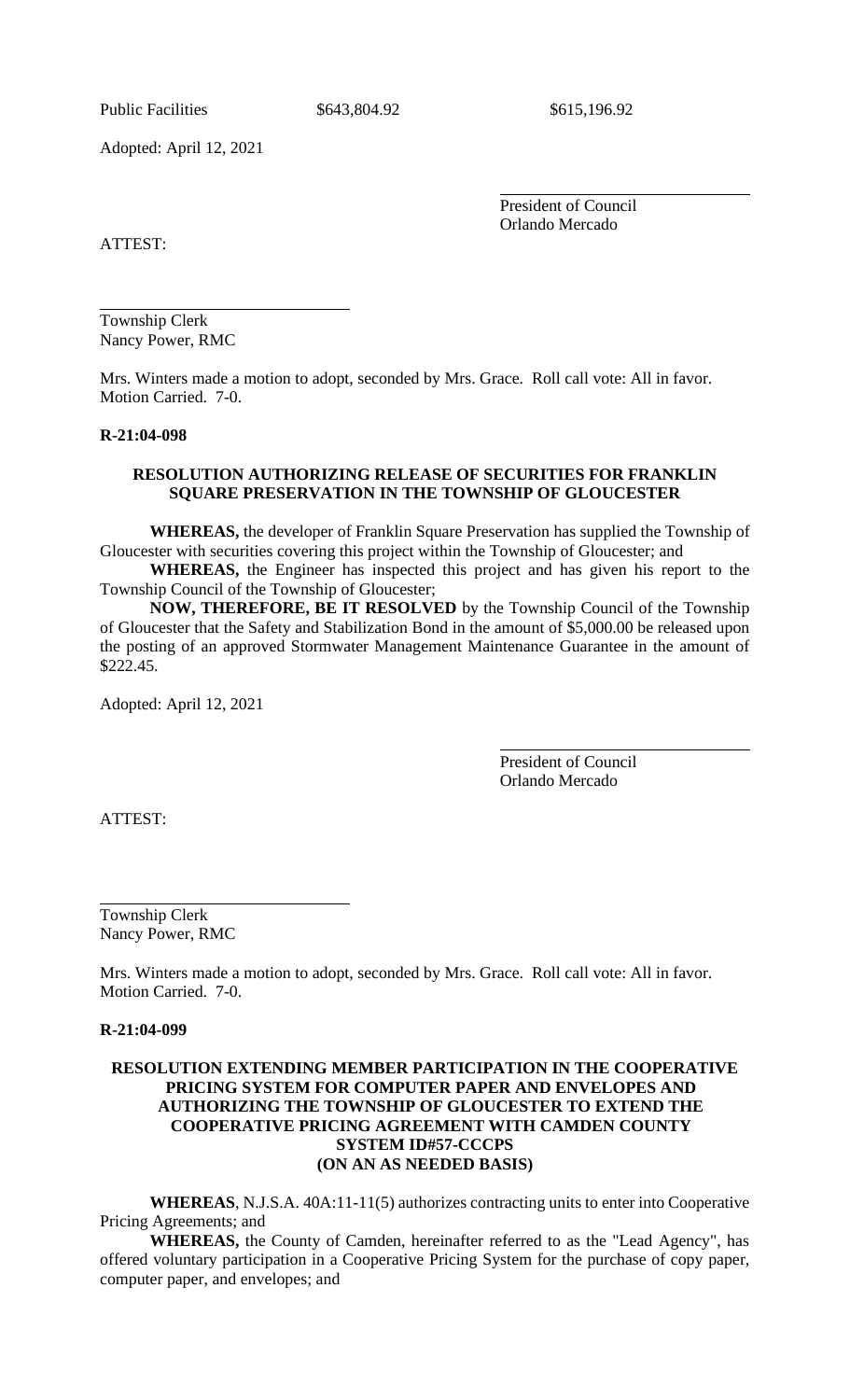**WHEREAS,** the Township of Gloucester, County of Camden, State of New Jersey, wishes to continue their participation in the Camden County Cooperative Pricing System: and

**WHEREAS,** the original term of the Cooperative Agreement was for a term commencing on October 1, 2020 through March 31, 2021 with the option to exercise the six month option; and

**WHEREAS,** the term of the Camden County Cooperative Purchase shall exercise the option of the term for an additional six (6) months commencing on April 1, 2021 through September 30, 2021.

NOW, THEREFORE, BE IT RESOLVED on this 12<sup>th</sup> day of April, 2021 by the Township Council of the Township of Gloucester, County of Camden, State of New Jersey that Gloucester Township does hereby extend their participation in the Cooperative Pricing Agreement with Camden County.

Adopted: April 12, 2021

ATTEST:

President of Council Orlando Mercado

Township Clerk Nancy Power, RMC

\_\_\_\_\_\_\_\_\_\_\_\_\_\_\_\_\_\_\_\_\_\_\_\_\_\_\_\_\_\_\_\_

Mrs. Winters made a motion to adopt, seconded by Mrs. Grace. Roll call vote: All in favor. Motion Carried. 7-0.

**R-21:04-100**

## **RESOLUTION AMENDING RESOLUTION R-21:04-084 ENTITLED "RESOLUTION OF THE TOWNSHIP COUNCIL OF THE TOWNSHIP OF GLOUCESTER, COUNTY OF CAMDEN, AND STATE OF NEW JERSEY CONFIRMING THE APPOINTMENT OF THE TOWNSHIP TAX ASSESSOR FOR THE TOWNSHIP OF GLOUCESTER"**

**WHEREAS**, the Township Council desires to appoint a Township Tax Assessor, and

**WHEREAS,** the Township Council has determined James Grandrimo possesses the knowledge, experience and ability to discharge the duties of the Gloucester Township Tax Assessor.

**WHEREAS,** per State Statute(s), N.J.S.A 40A:9-146 as amended by P.L. 2000, c. 126, N.J.S.A.40A:9-146.3 and N.J.S.A.40A:9-148 the Tax Assessor Appointment must commence on the 1<sup>st</sup> day of July filling any other unexpired term before beginning a new term; and

**NOW, THEREFORE, IT IS HEREIN RESOLVED** by the Township Council of the Township of Gloucester, County of Camden, State of New Jersey, that James Grandrimo be and is hereby appointed to the position of Township Tax Assessor for the Township of Gloucester.

**IT IS FURTHER RESOLVED** that the appointment of Township Tax Assessor shall be appointed until June 30, 2021 and from July 1, 2021 continuing through June 30, 2025.

Adopted: April 12, 2021

ATTEST:

President of Council Orlando Mercado

Township Clerk Nancy Power, RMC

\_\_\_\_\_\_\_\_\_\_\_\_\_\_\_\_\_\_\_\_\_\_\_\_\_\_\_\_\_\_\_\_\_\_\_

Mrs. Winters made a motion to adopt, seconded by Mrs. Grace. Roll call vote: Mr. Hutchison abstained. Motion Carried. 6-0.

**R-21:04-101**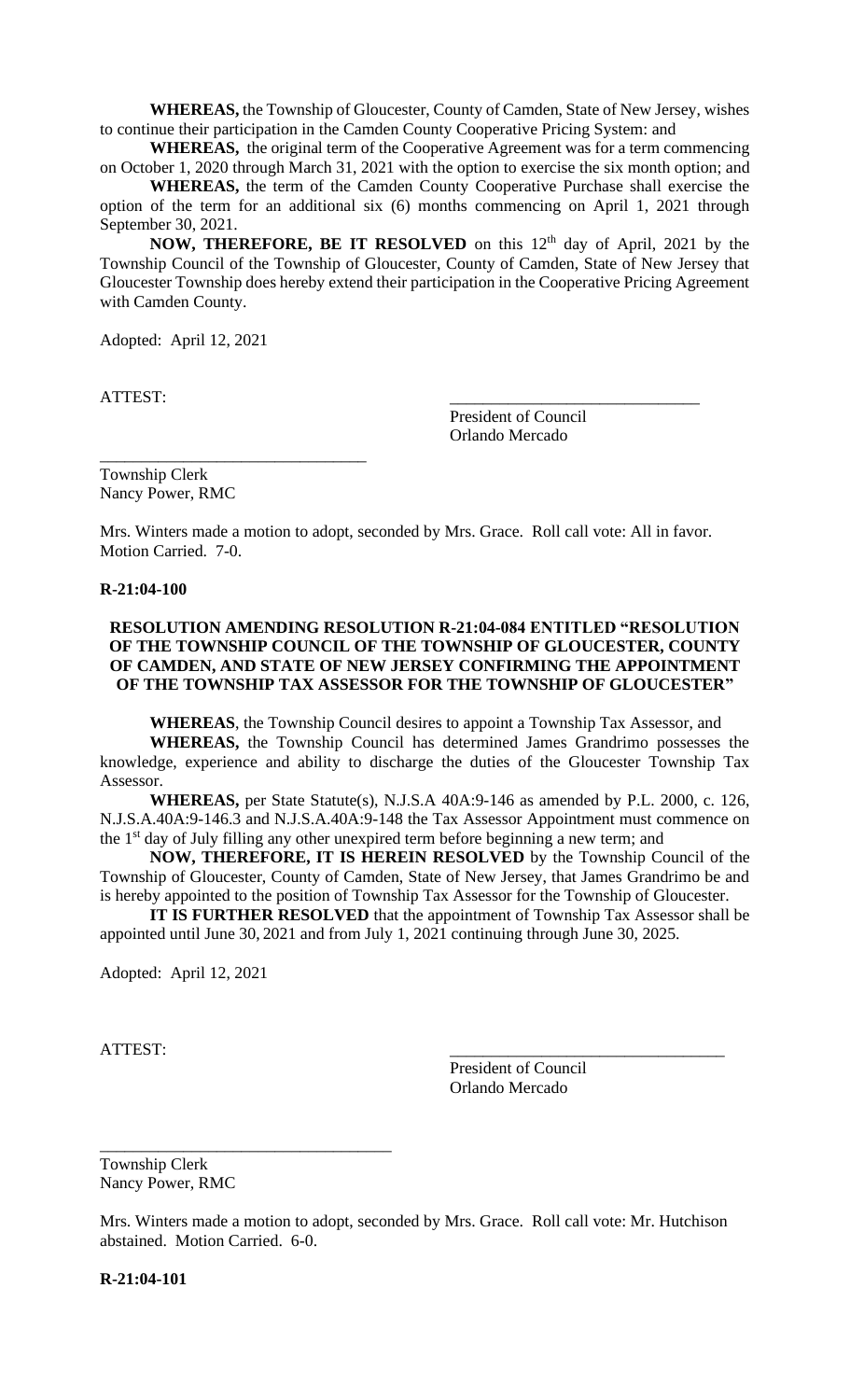## **RESOLUTION AUTHORIZING EXECUTION OF AGREEMENT BETWEEN THE TOWNSHIP OF GLOUCESTER AND TECHNA-PRO ELECTRIC, LLC FOR THE MAINTENANCE & REPAIR OF TRAFFIC SIGNALS AND LIGHT SPECIAL SPECIFICATIONS**

**WHEREAS**, the Township Council of the Township of Gloucester, County of Camden, determined there is a need for Maintenance and Repair of Traffic Signals and Light Special Specifications; and

**WHEREAS**, sufficient funds have been provided; and

**WHEREAS**, the Township Council has received bids or quotes.

**NOW, THEREFORE, BE IT RESOLVED** by the Township Council of the Township of Gloucester that the proper Township Officials are hereby authorized to enter into an agreement with Techna-Pro Electric, LLC for Maintenance and Repair of Traffic Signals and Light Special Specifications for a term of three (3) years, beginning January 1, 2021 and ending December 31, 2023 in the amount of \$38,802.00 per year which was the lowest bid or quote received.

Adopted: April 12, 2021

President of Council Orlando Mercado

ATTEST:

Township Clerk Nancy Power, RMC

Mrs. Winters made a motion to adopt, seconded by Mrs. Grace. Roll call vote: All in favor. Motion Carried. 7-0.

#### **R-21:04-102**

## **RESOLUTION AUTHORIZING EXECUTION OF AGREEMENT BETWEEN THE TOWNSHIP OF GLOUCESTER AND MARKSMEN LANDSCAPING, LLC FOR CUTTING OF RETENTION BASINS**

**WHEREAS**, the Township Council of the Township of Gloucester, County of Camden, determined there is a need for Cutting of Retention Basins in the Township of Gloucester for a period of two (2) years; and

**WHEREAS**, sufficient funds have been provided; and

**WHEREAS**, the Township Council has received bids or quotes.

**NOW, THEREFORE, BE IT RESOLVED** by the Township Council of the Township of Gloucester that the proper Township Officials are hereby authorized to enter into an agreement with Marksmen Landscaping, LLC for the Cutting of Retention Basins in the amount of \$124,000.00 per year for a two (2) year period which was the lowest bid or quote received.

Adopted: April 12, 2021

President of Council Orlando Mercado

ATTEST:

Township Clerk Nancy Power, RMC

Mrs. Winters made a motion to adopt, seconded by Mrs. Grace. Roll call vote: All in favor. Motion Carried. 7-0.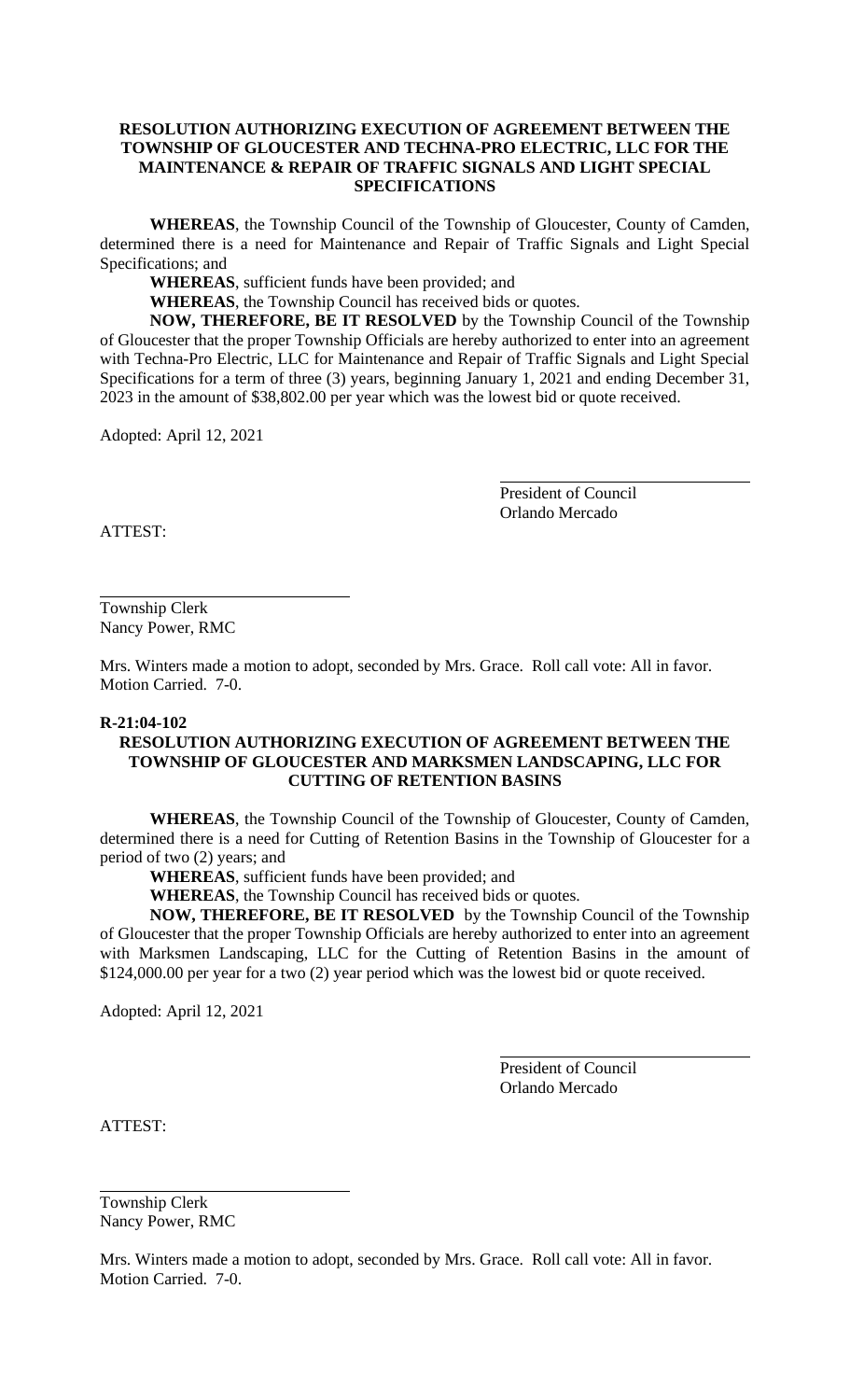### **R-21:04-103**

## **RESOLUTION AUTHORIZING EXECUTION OF AGREEMENT BETWEEN THE TOWNSHIP OF GLOUCESTER AND MARKSMEN LANDSCAPING, LLC FOR THE LANDSCAPE MAINTENANCE PROGRAM**

**WHEREAS**, the Township Council of the Township of Gloucester, County of Camden, determined there is a need for a Landscape Maintenance Program for a period of two (2) years; and

**WHEREAS**, sufficient funds have been provided; and

**WHEREAS**, the Township Council has received bids or quotes.

**NOW, THEREFORE, BE IT RESOLVED** by the Township Council of the Township of Gloucester that the proper Township Officials are hereby authorized to enter into an agreement with Marksmen Landscaping, LLC for the Landscape Maintenance Program in the amount of \$78,000.00 per year for a two (2) year period which was the lowest bid or quote received.

Adopted: April 12, 2021

President of Council Orlando Mercado

ATTEST:

Township Clerk Nancy Power, RMC

Mrs. Winters made a motion to adopt, seconded by Mrs. Grace. Roll call vote: All in favor. Motion Carried. 7-0.

#### **R-21:04-104**

## **RESOLUTION APPOINTING MEMBERS TO THE GLOUCESTER TOWNSHIP HOUSING AUTHORITY**

**BE IT RESOLVED** by the Township Council of the Township of Gloucester that the following persons be and are hereby appointed to the Gloucester Township Housing Authority.

Elizabeth Hunt January 2, 2019 to December 31, 2023 (Filling the unexpired term of Matt Elliot Wilson)

Adopted: April 12, 2021

President of Council Orlando Mercado

Township Clerk Nancy Power, RMC

Mrs. Winters made a motion to adopt, seconded by Mrs. Grace. Roll call vote: All in favor. Motion Carried. 7-0.

**REGULAR AGENDA:**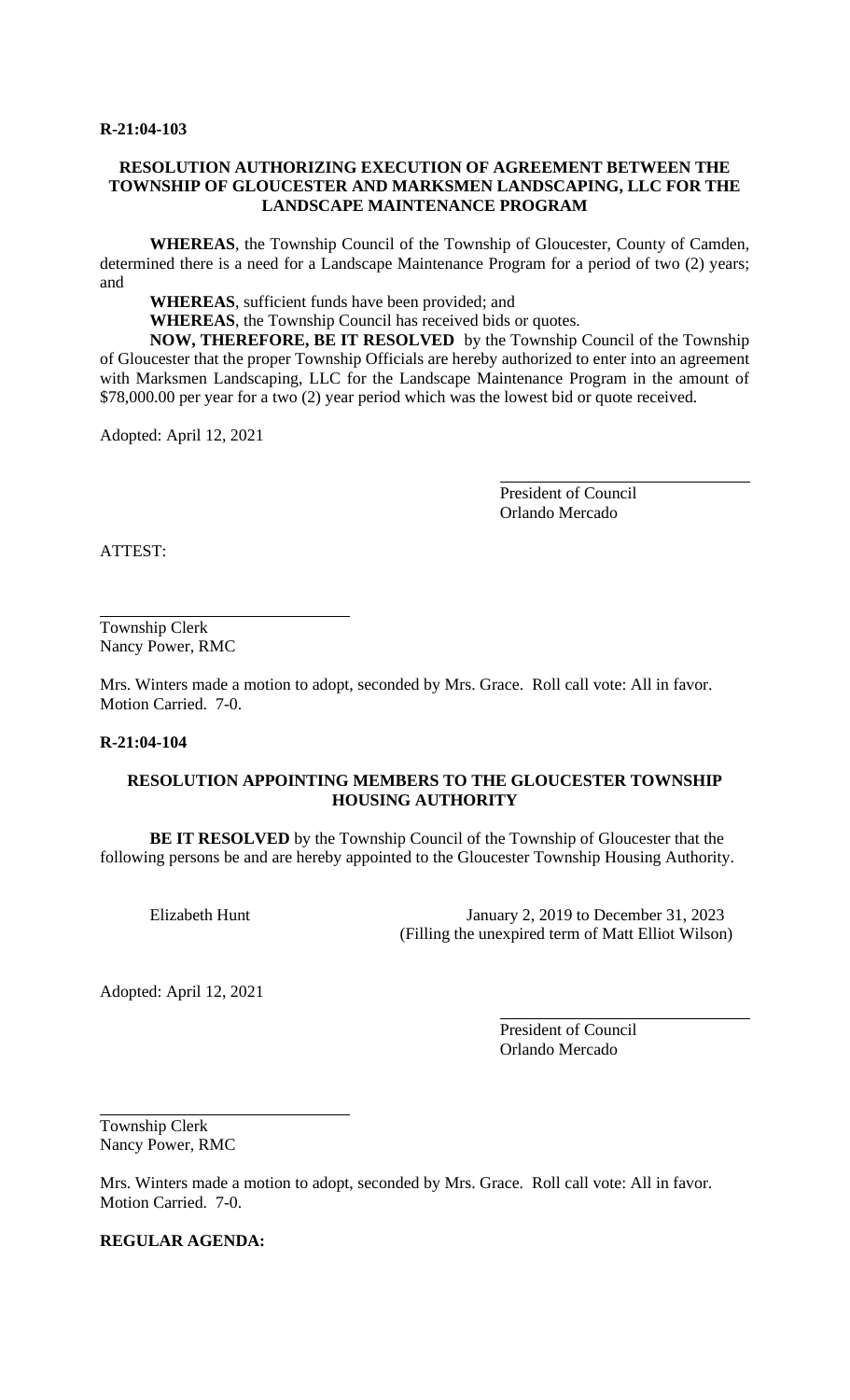## **RESOLUTION TO ANTICIPATE MISCELLANEOUS REVENUES IN THE 2021 BUDGET USING THE THREE-YEAR AVERAGE OF REALIZED REVENUES FROM THE PRIOR THREE YEARS**

**WHEREAS,** the COVID 19 pandemic had an adverse effect on the anticipated municipal revenues in the 2020 municipal current and utility fund budgets; and

**WHEREAS,** Section 1 of P.L. 2020, c.74 amended N.J.S.A 40A:4-26 authorized the Director of the Division of Local Government Services ("Division") to promulgate new standards for the anticipation of COVID-19 affected revenues in the FY2021 budget, and, if necessary, in future years and

**WHEREAS,** for FY 2021, the Director authorizes the use of a three-year average for the calculation of affected revenues; and

**WHEREAS,** the Chief Financial Officer of the Township of Gloucester , certifies that the following revenues were affected in 2020 by the COVID 19 pandemic and that the 3 year average of the amounts realized in 2018-2020 be anticipated in the introduced budget for 2021;

| <b>Revenue Category</b>  | 2018       | 2019       | 2020       | Average    |
|--------------------------|------------|------------|------------|------------|
|                          |            |            |            |            |
| Fees and Permits         |            |            |            |            |
|                          | 714,147.00 | 536,781.00 | 449,698.24 | 566,875.41 |
| <b>Municipal Court</b>   |            |            |            |            |
|                          | 503.308.75 | 558,291.88 | 373,124.00 | 478,241.54 |
| <b>Recreation Fees</b>   |            |            |            |            |
|                          | 212,383.68 | 196,635.00 | 12,981.00  | 140,666.56 |
| <b>Municipal Pool</b>    |            |            |            |            |
| Fees                     | 91,320.00  | 99,230.00  | 0.00       | 63,516.67  |
| Uniform                  |            |            |            |            |
| <b>Construction Code</b> | 683,743.70 | 966,781.00 | 782,575.00 | 811,033.23 |
| Fees                     |            |            |            |            |

**NOW, THEREFORE BE IT RESOLVED**, by the Mayor and Township Council of the Township of Gloucester in the County of Camden, State of New Jersey that the above referenced revenues be anticipated using the 3 year average as permitted by the amendments to 40A: 4-26, adopted by the P.L. 2020, c. 74

Adopted: April 12, 2021

President of Council Orlando Mercado

\_\_\_\_\_\_\_\_\_\_\_\_\_\_\_\_\_\_\_\_\_\_\_\_\_\_\_\_\_\_\_\_\_

\_\_\_\_\_\_\_\_\_\_\_\_\_\_\_\_\_\_\_\_\_\_\_\_\_\_\_\_ Township Clerk Nancy Power

Mr. Hutchison made a motion to accept, seconded by Ms. Grace. Roll call vote: All in favor. Motion carried. 7-0.

#### **R-21:04-106**

# **RESOLUTION APPROVING INTRODUCTION AND PROVIDING NOTICE FOR PUBLIC HEARING AND PUBLIC INSPECTION OF THE 2021 MUNICIPAL BUDGET**

**BE IT RESOLVED**, by the Township Council, of the Township of Gloucester, that the following statements of revenues and appropriations shall constitute the Gloucester Township Municipal Budget for the year 2021; and

**BE IT FURTHER RESOLVED** that a summary of said Municipal Budget shall be published in *The Courier Post* on April 22, 2021; and

**BE IT FURTHER RESOLVED** that full copies of said Municipal Budget shall be available for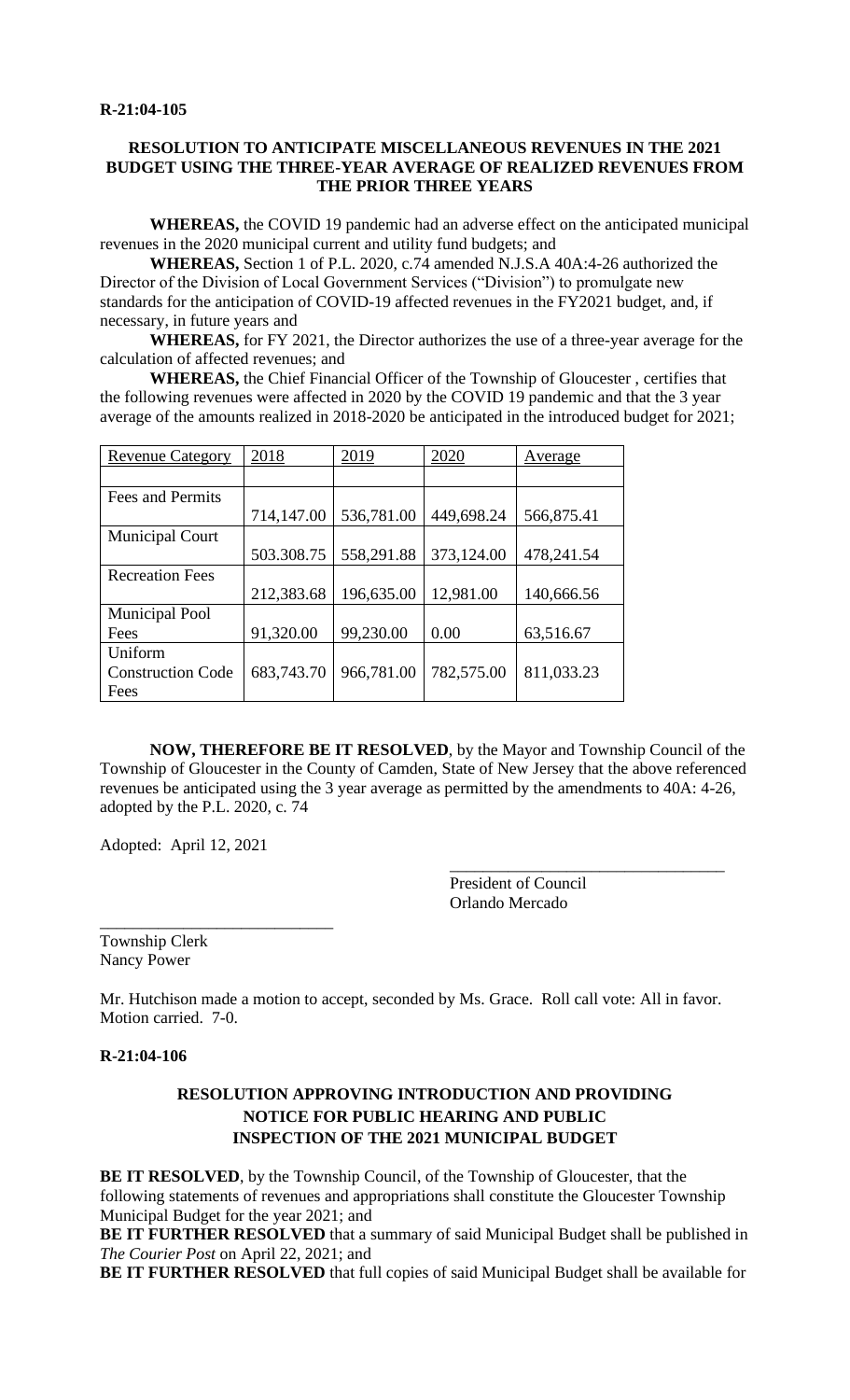public inspection, beginning on April 13<sup>th</sup>, 2021 upon request to the Gloucester Township Clerk's Office (Due to COVID-19 the Township Clerk's Office is currently closed, however requests can be made for a copy of the budget at [\(GTClerk@glotwp.com\)](mailto:GTClerk@glotwp.com) and is available on the Township's website at [www.glotwp.com;](http://www.glotwp.com/) and

**BE IT FURTHER RESOLVED** that a Public Hearing and Final Adoption on the 2021 Municipal Budget will be held in the Council Room of the Municipal Building located at 1261 Chews Landing Road at 7:30 p.m. on Monday, May 10<sup>th</sup>, 2021, at which time and place inquiries and objections to said Municipal Budget may be presented by taxpayers and other interested persons. In the event the Municipal Building is closed due to COVID-19 Special Instructions will be provided in the meeting agenda.

Adopted: April 12, 2021

ATTEST:

President of Council Orlando Mercado

\_\_\_\_\_\_\_\_\_\_\_\_\_\_\_\_\_\_\_\_\_\_\_\_\_\_\_

Township Clerk Nancy Power, RMC

\_\_\_\_\_\_\_\_\_\_\_\_\_\_\_\_\_\_\_\_\_\_\_\_\_\_\_\_\_

Mr. Hutchison made a motion to adopt, seconded by Mrs. Trotto. Roll call vote: All in favor. Motion Carried. 7-0.

## **R-21:04-107**

## **RESOLUTION OF THE TOWNSHIP COUNCIL OF THE TOWNSHIP OF GLOUCESTER, COUNTY OF CAMDEN, STATE OF NEW JERSEY GOVERNING BODY CERTIFICATION OF COMPLIANCE WITH THE UNITED STATES EQUAL EMPLOYMENT OPPORTUNITY COMMISSION'S "Enforcement Guidance on the Consideration of Arrest and Conviction Records in Employment Decisions Under Title VII of the Civil Rights Act of 1964"**

**WHEREAS**, N.J.S.A. 40A:4-5 as amended by P.L. 2017, c.183 requires the governing body of each municipality and county to certify that their local unit's hiring practices comply with the United States Equal Employment Opportunity Commission's "Enforcement Guidance on the Consideration of Arrest and Conviction Records in Employment Decisions Under Title VII of the Civil Rights Act of 1964," as amended on August 7, 2017 before submitting its approved annual budget to the Division of Local Government Services in the New Jersey Department of Community Affairs; and

**WHEREAS,** the members of the governing body have familiarized themselves with the contents of the above-referenced enforcement guidance and with their local unit's hiring practices as they pertain to the consideration of an individual's criminal history, as evidenced by the group affidavit form of the governing body attached hereto.

**NOW, THEREFORE BE IT RESOLVED**, that the Township Council of the Township of Gloucester, hereby states that it has complied with N.J.S.A. 40A:4-5, as amended by P.L. 2017, c.183, by certifying that the local unit's hiring practices comply with the above-referenced enforcement guidance and hereby directs the Clerk to cause to be maintained and available for inspection a certified copy of this resolution and the required affidavit to show evidence of said compliance.

Adopted: April 12, 2021

\_\_\_\_\_\_\_\_\_\_\_\_\_\_\_\_\_\_\_\_\_\_\_\_\_

President of Council Orlando Mercado

\_\_\_\_\_\_\_\_\_\_\_\_\_\_\_\_\_\_\_\_\_\_\_\_\_\_\_\_\_

Township Clerk Nancy Power, RMC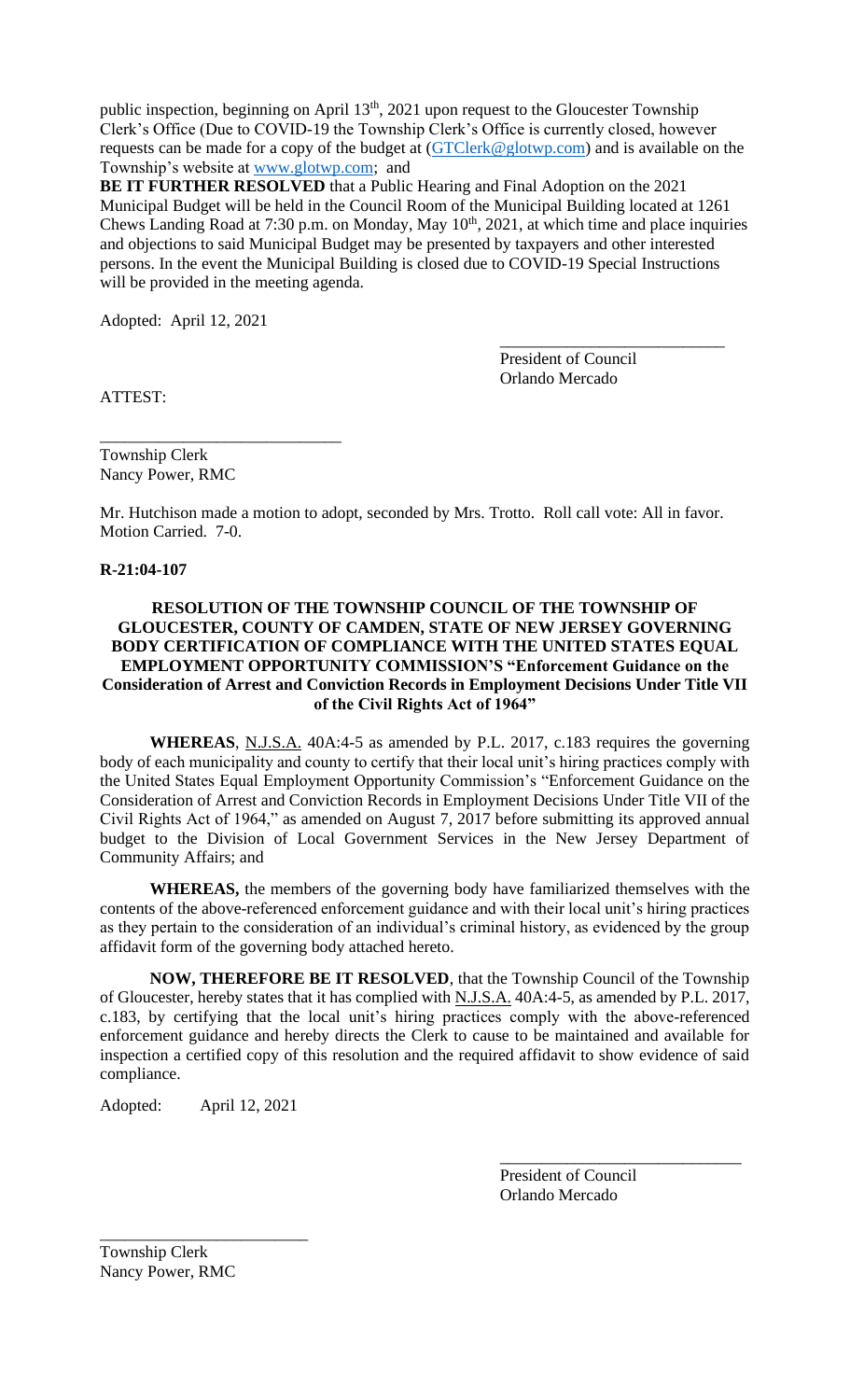Mr. Hutchison made a motion to adopt, seconded by Ms. Grace. Roll call vote: All in favor. Motion Carried. 7-0.

## **R-21:04-108**

### **RESOLUTION APPROVING OPEN SPACE TAX LEVY FOR 2021**

**WHEREAS,** the New Jersey Division of Local Government Services has determined the requirement for approval of the Local Municipal Open Space Tax Rate for the municipality for Calendar year 2021, and

**WHEREAS,** the procedure provides for the calculation of a Municipal Tax Open Space Levy on the basis of an Open Space Trust fund as approved by the voters of the Township of Gloucester via referendum on November 6, 2001, and

**WHEREAS,** the Township Council of the Township of Gloucester via resolution R-02:02-070 has authorized a Trust Account entitled Open Space Trust Fund and said account is to be dedicated by rider to the Budget of the Township of Gloucester in accordance with P.L. 1997, Chapter 24, N.J.S.A 40:12-15.7 et seq.

**NOW, THEREFORE BE IT RESOLVED** by the Township Council of the Township of Gloucester that the Municipal Open Space Tax Levy is hereby approved reflecting a separate Municipal Open Space Tax Levy of \$902,921.46 with certified rateables of \$4,514,607.300.00 resulting in a rate of .02 per \$100 of assessed value of the calendar year 2021.

**BE IT FURTHER RESOLVED** that certified copies of this Resolution be filed with the New Jersey Division of Local Government Services and with Camden County Board of Taxation.

Adopted: April 12, 2021

ATTEST:

President of Council Orlando Mercado

\_\_\_\_\_\_\_\_\_\_\_\_\_\_\_\_\_\_\_\_\_\_\_\_\_\_\_\_\_\_

Township Clerk Nancy Power, RMC

\_\_\_\_\_\_\_\_\_\_\_\_\_\_\_\_\_\_\_\_\_\_\_\_\_\_\_\_\_\_\_\_\_

Mr. Hutchison made a motion to adopt, seconded by Mrs. Trotto. Roll call vote: All in favor. Motion Carried. 7-0.

#### **GT E-GOV ACCESS:**

Lauren Williams of Slate Court asked the following question:

*1. My child & his friends have been playing basketball in the street & the neighbor has called the police several times & at this point I feel like my child is being harassed by these neighbors. We live in Cobblestone and this is happening on Blue Stone Circle. Please let me know what our options are.*

Mr. Mercado stated he spoke with Officer McLaughlin, who reached out to Ms. Williams and the matter is resolved.

Estelle Johnson of Prospect Avenue asked the following question:

*1. Is Prospect a part of Brittany Woods? We used to have another development name but the sign is gone. If not a part of Brittany Woods, where is the original development sign.* 

Mr. Mercado stated Prospect is not a part of Brittany Woods and Mr. Mercado does not recall a sign ever being there.

*2. Our easement is not gated-off by the properties on the end. As a result, the middle town homes do not have walking access to enter or exit. Is it legal to block of access per zoning codes?*

Mr. Mercado stated he would follow up on this question.

3. *A neighbor is burning leaves in the back yard of homes on Yorkshire. Who do I call to address this issue?*

Chief Harkins stated to contact the police.